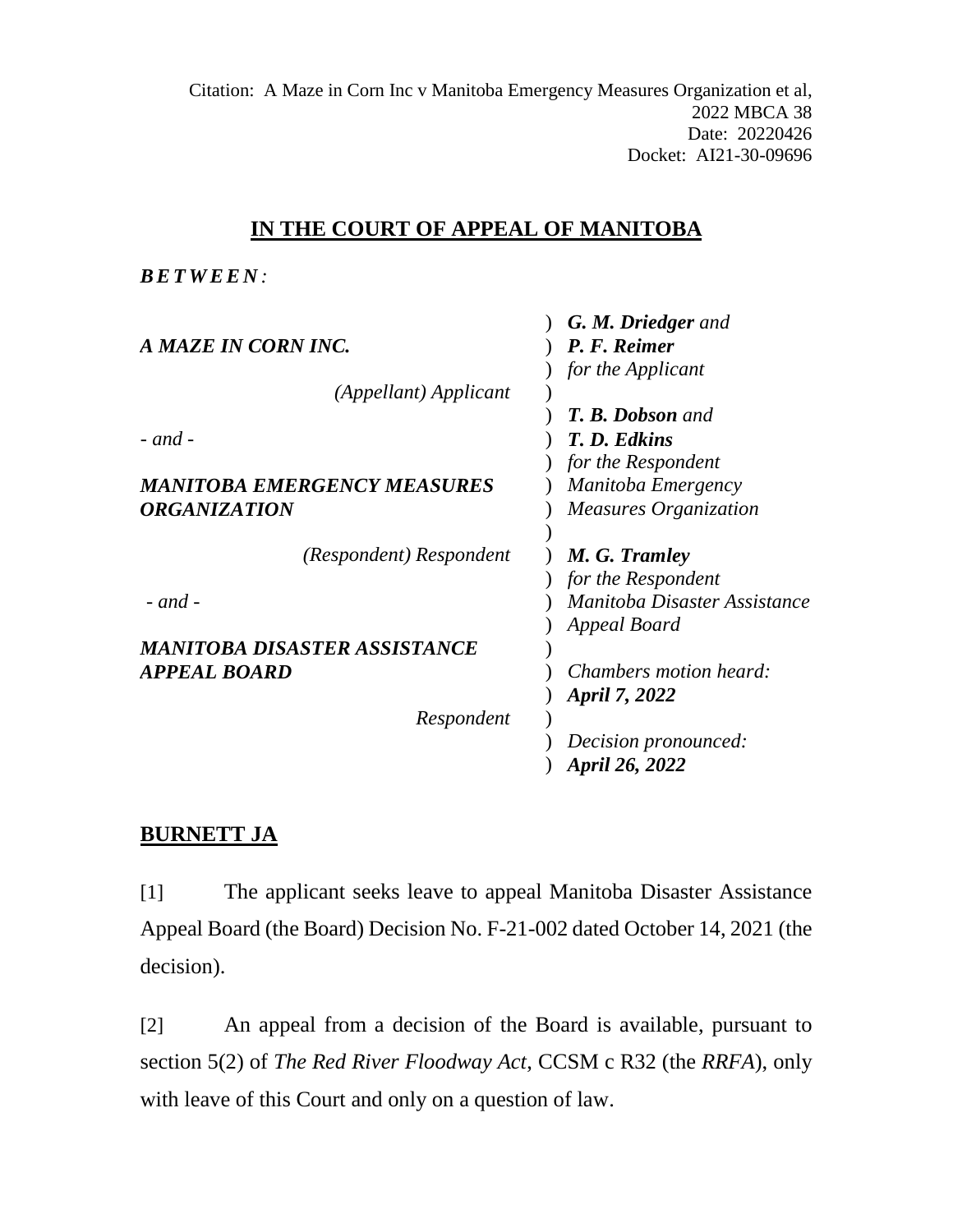[3] The parties agree, as do I, that the criteria for leave to appeal were summarized in *Her Majesty the Queen in Right of the Province of Manitoba v Kochanowski et al*, 2018 MBCA 2 at para 15. The three inquiries are:

- 1) Does the applicant raise a question of law?
- 2) Does the question raise an arguable case of substance which has a reasonable chance of success?
- 3) Is the question of sufficient importance to warrant consideration by this Court?

[4] The applicant raises four grounds of appeal, namely that the Board erred in law:

- 1) by applying the wrong statutory provisions to its appeal, treating the applicant's claim for compensation as a request for disaster assistance under *The Emergency Measures Act*, CCSM c E80 (the *EMA*) instead of as a claim for compensation under the *RRFA* and the *Floodway Compensation Regulation*, Man Reg 209/2009 (the *FCR*);
- 2) in finding that compensable economic loss under the *RRFA* does not include compensation for future loss of income, loss of investment opportunity, interest and professional fees (i.e., legal and accounting fees);
- 3) in finding that the Emergency Measures Organization (the EMO) was not required under section 8(2) of the *FCR* to use the assessment of losses calculated by the EMO's independent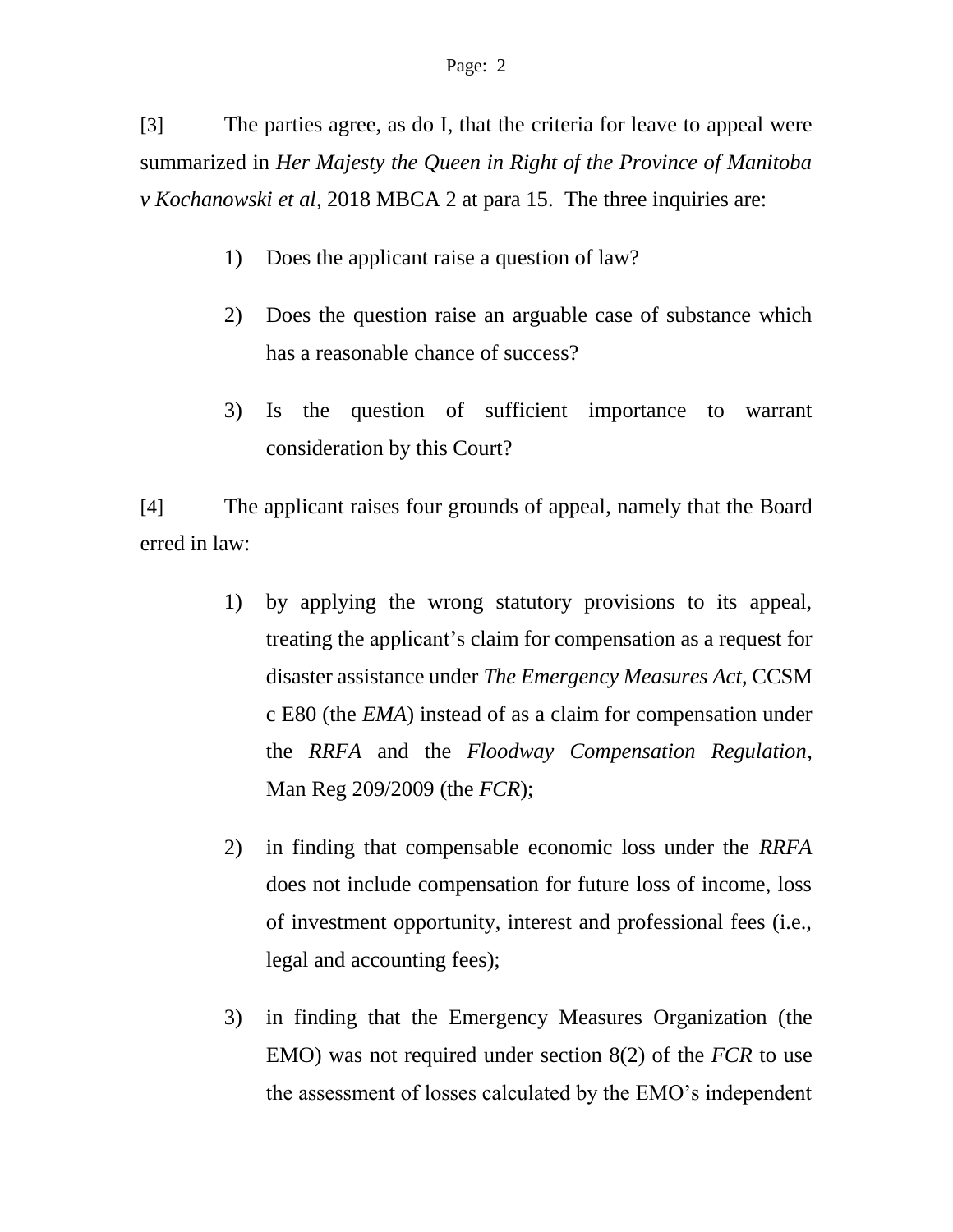licensed insurance adjuster when it valued the applicant's compensation awards;

4) in failing to provide sufficient reasons for its decision to deny the applicant's appeal.

[5] In response to the first ground of appeal, the Board submits that the references to the *EMA* in its covering letter accompanying the decision and to the Disaster Financial Assistance Program in the first and last sentences of its decision were inadvertent and resulted from clerical error. The Board strongly disputes the suggestion that it applied the wrong statutory provisions. As stated in its written submission:

. . .

The Board heard, considered, and founded the Board decision upon the applicant's application for compensation for economic loss due to artificial flooding as provided for and in accordance with the RRFA and the [*FCR*]. The Board did not consider or treat the applicant's claim for compensation as a request for disaster assistance under the EMA. Any references to the EMA disaster assistance program in the Board decision were the result of a clerical error in drawing up the printed version of the Board decision. The Board did not apply the wrong statutory provisions to the applicant's appeal.

. . .

[6] The Board did not find, as asserted by the applicant in its written submission, that a compensation award under Part 2 of the *RRFA* is a form of gratuitous assistance or a form of "disaster assistance" under Part IV of the *EMA*.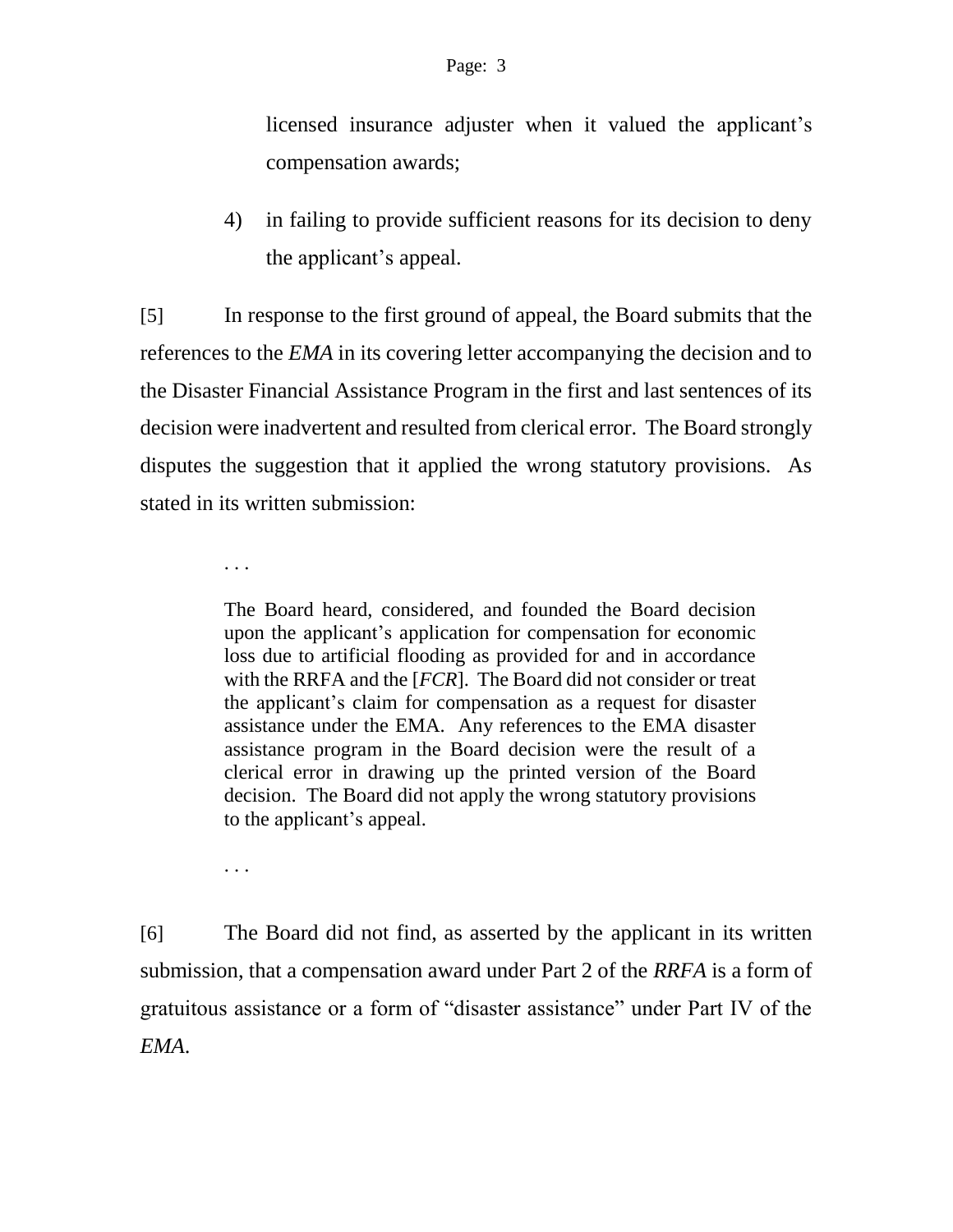[7] I agree that the first ground cannot be sustained when the Board's decision is read in the context of the submissions and evidentiary record that was before it. This ground of appeal does not meet any of the criteria for leave.

[8] With respect to the second ground of appeal, the question of law raised by the applicant is:

> Does compensation for economic loss under Part 2 of the *RRFA* include compensation for future/anticipated economic losses? For example, are losses such as future loss of income, brand damage, loss of opportunity to invest, interest and professional costs eligible economic losses?

[9] The applicant does not question the calculation of its future or anticipated economic losses. The issue is whether such losses are compensable under the legislation. Both the EMO in its initial assessment, and the Board, on appeal, concluded that such losses are not compensable.

[10] In the compensation claim evaluation issued by the EMO on September 10, 2020, it said:

. . .

### Future loss of income

**"economic loss"** means

Claims for brand damage and future loss of customers in the amount of \$247,081.00 does not fall within either part (a) or part (b) of the statutory definition of an economic loss.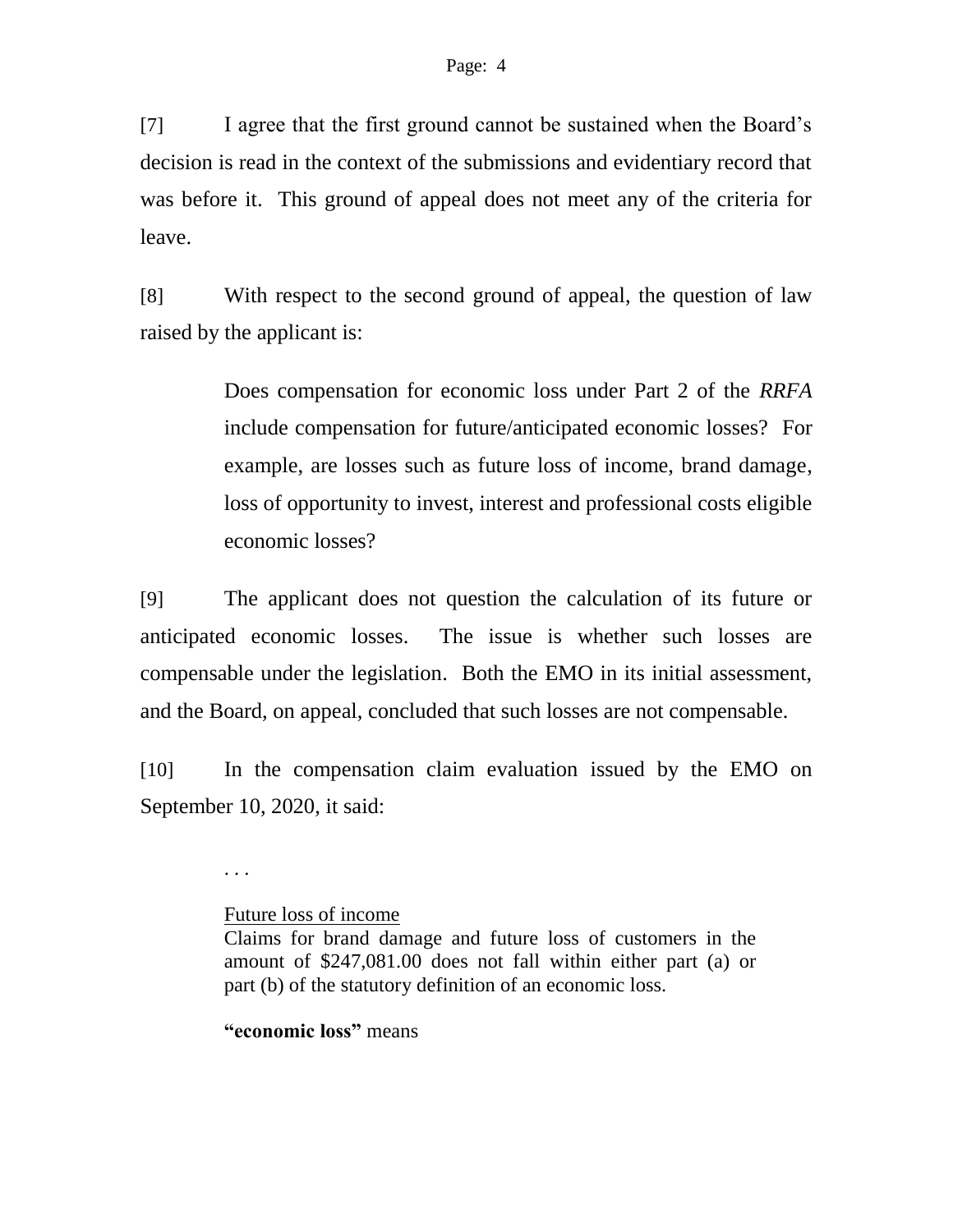- (a) wages, salary or business income that a person loses because he or she cannot work or carry on business due to artificial flooding; and
- (b) extraordinary costs and expenses of working or carrying on business that a person incurs due to artificial flooding.

Instead, the amounts claimed are for anticipated losses, based on a set of assumptions about what will happen in the future. Until an eligible economic loss is incurred and it is established based on evidence that the loss was caused by artificial flooding and not any other factor, there is no statutory authority for the Red River Floodway Compensation program to pay a claim. As such, the claim for future loss of income \$247,081.00 is outside the scope of the program, and is not eligible for compensation.

. . .

Professional Fees

The claim for professional fees of \$7,500.00 does not fall within the scope of the definition of economic loss as defined in the [*RRFA*] and is not eligible for compensation. Liability for the manner in which the program is administered is expressly excluded by section 12 of the [*RRFA*]. We therefore find these costs ineligible for compensation.

Lost Business Opportunities

The claim for loss of business opportunities of \$50,000.00 does not fall within the scope of the definition of economic loss as defined in the [*RRFA*], nor has it been supported with documentation. Liability for the manner in which the program is administered is expressly excluded by section 12 of the [*RRFA*]. There is no statutory authority for the program to pay this amount and therefore is not eligible for compensation.

[emphasis added]

[11] The Board confirmed the EMO's decision with respect to these claims. Its reasons were brief:

. . .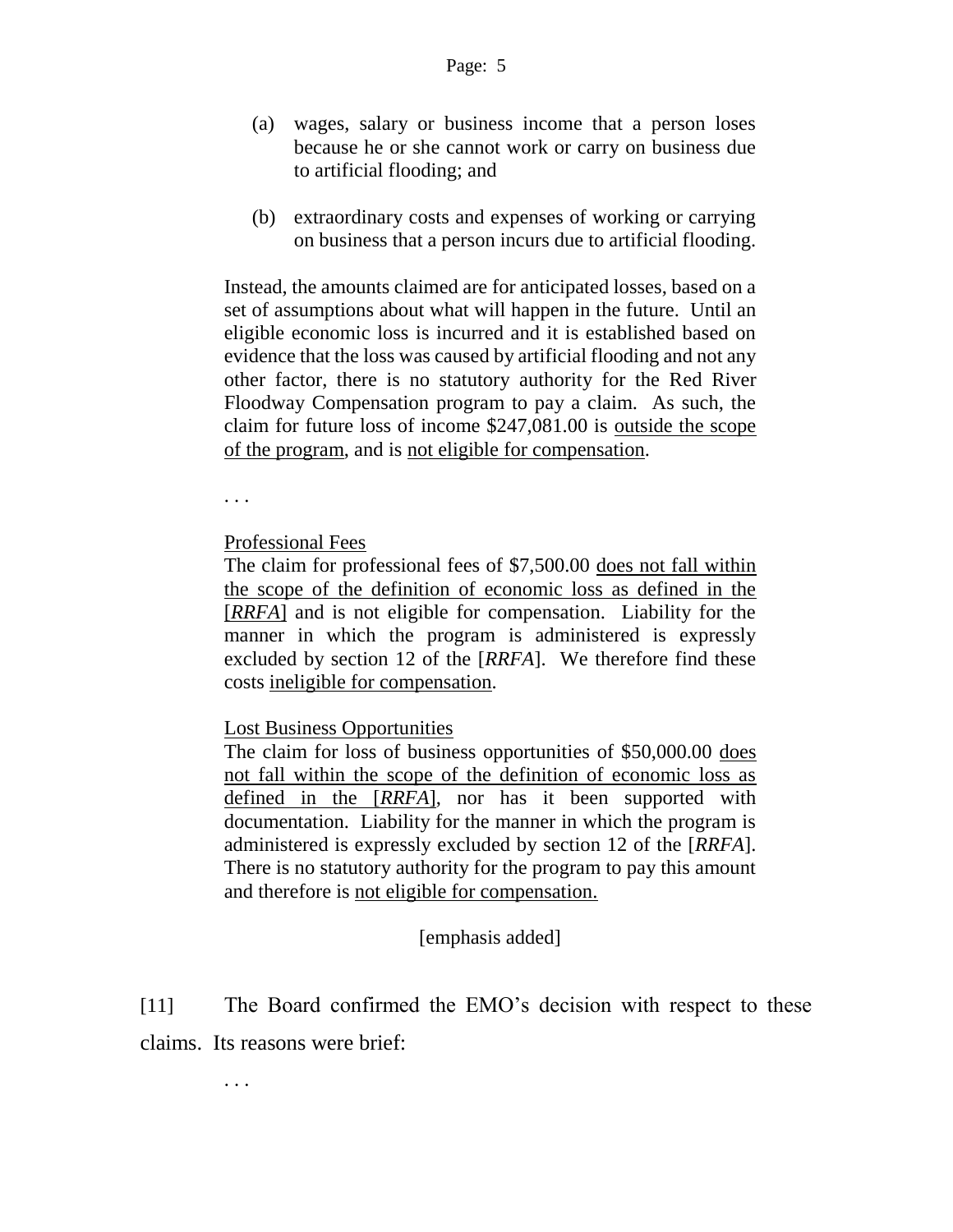2) Economic loss:

Under [section 2(3) of the *RRFA*], Eligible economic loss clearly states that a person may claim compensation under this Part for economic loss caused by artificial flooding only. The [applicant] is trying to obtain more compensation for losses that were not intended to be covered by this program. This program is limited to covering property related damages caused by artificial flooding and those related losses. The claim for Brand damage does not fall within the type of damages covered under this program. The amounts claimed are for anticipated losses, based on a set of assumptions about what will happen in the future.

3) Interest costs and lost opportunity:

This type of future loss falls <u>outside the scope of part (a) or</u> part (b) of the statutory definition of economic loss. It is not "wages, salary or business income" tied to the period of artificial flooding or the resulting property damage. And it is not "an extraordinary cost or expense of carrying on business" incurred during the period of artificial flooding. Nor was the delay in administering the compensation program, if any, was caused by artificial flooding.

4) Lawyer and Professional Fees:

. . .

This type of damage of loss does not meet the definition of economic loss as this term is used and defined in the [*RRFA*] and the [*FCR*], and therefore, this type of damage or loss is not eligible for compensation under this program.

### [emphasis added]

[12] In my opinion, the second ground meets all of the criteria for leave. As was the case in *Pelchat v Manitoba Public Insurance Corp and Automobile Injury Compensation Appeal Commission*, 2006 MBCA 90, the question raised is sufficiently important to warrant the consideration of this Court. The EMO and the Board should know whether claims for future or anticipated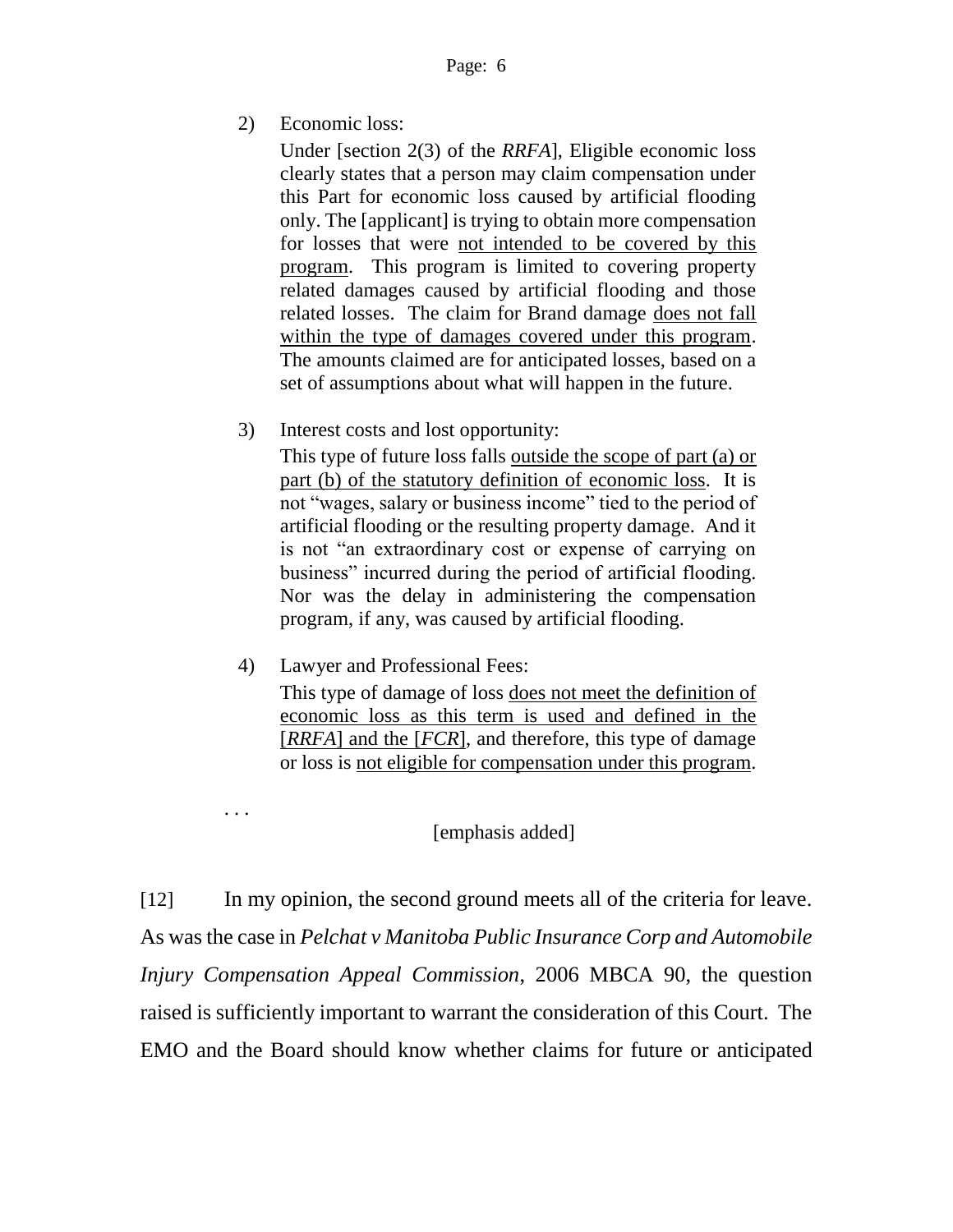#### Page: 7

economic losses are or are not compensable under Part 2 of the *RRFA* so that future disputes may be properly dealt with (see para 16).

[13] Turning to the third ground of appeal, section 8(2) of the *FCR* states:

**8(2)** Whenever possible, the Emergency Measures Organization must use independent licensed insurance adjusters to evaluate compensation claims.

[14] In this case, the EMO did use an independent licensed insurance adjustor, and his report was considered by the EMO when it determined the value of the applicant's claim.

[15] As noted in the EMO's written submission, valuation of a claim and determination of the compensable amount fall squarely within its statutory grant of decision-making power (see section 3(2) of the *RRFA*). Section 7(3) of the *FCR* permits the EMO to use "the valuation method it considers appropriate, having regard to the nature of the claimant's economic loss", and section 11(12) stipulates that the Board "must follow the valuation procedure used by the [EMO] unless it is satisfied that another valuation procedure is more appropriate and fair, having regard to the nature of the claimant's property damage or economic loss."

[16] In my view, the applicant's third ground raises neither a question of law nor an arguable case of substance, as its interpretation of section 8(2) of the *FCR* is plainly wrong. The EMO was required to use an independent licensed insurance adjuster in evaluating the applicant's claim for compensation, which it did.